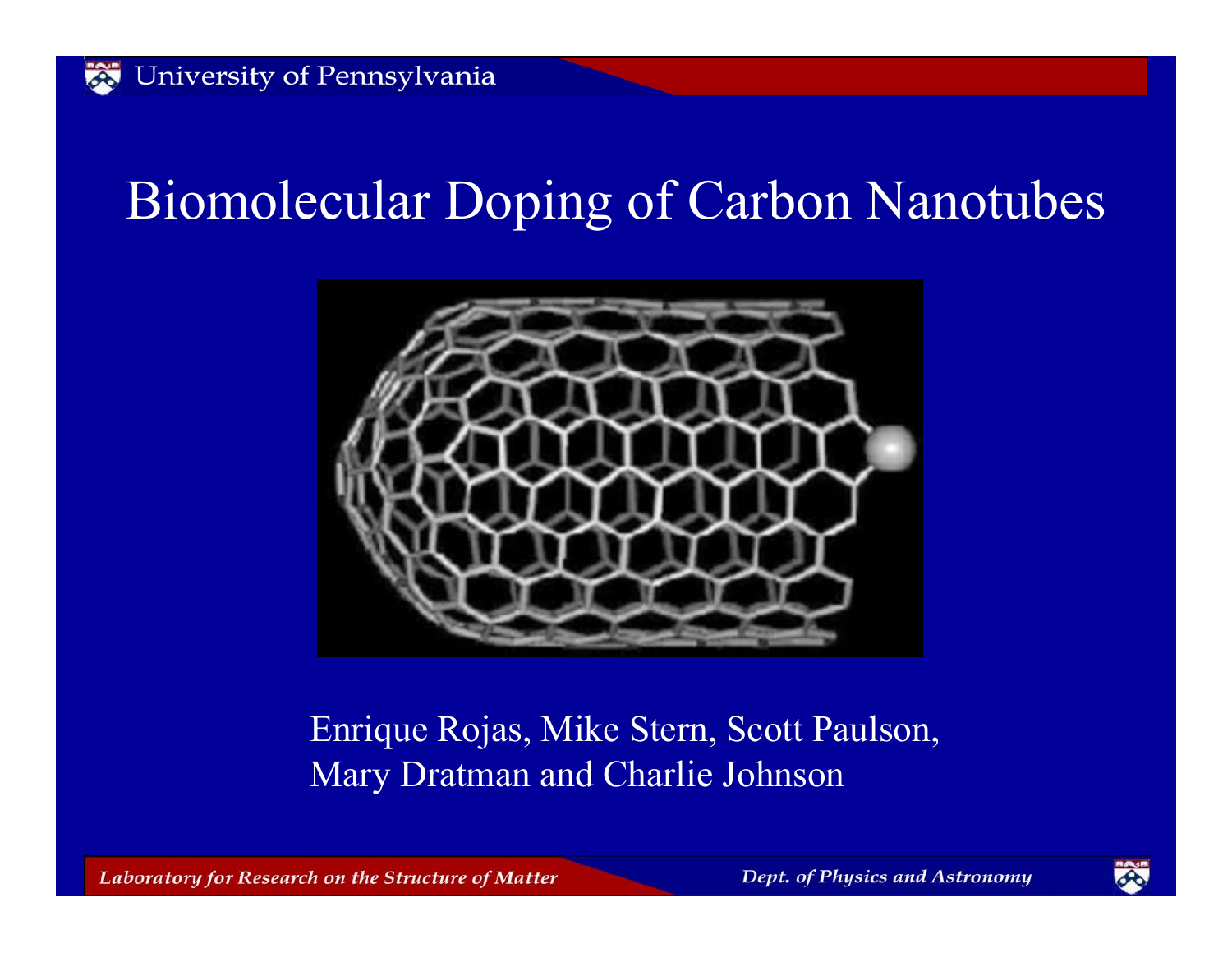University of Pennsylvania

Overview:

## Nanotube Geometry Determines Electronic Properties: Metals or Semiconductors



The coordinates  $(n_1, n_2)$ specify unique structure

2D Band-Gap structure for Graphene 2. Armchair

Metals Satisfy:  $n_1 + n_2 = 3p$ 

1. Zigzag

3. Chiral



Laboratory for Research on the Structure of Matter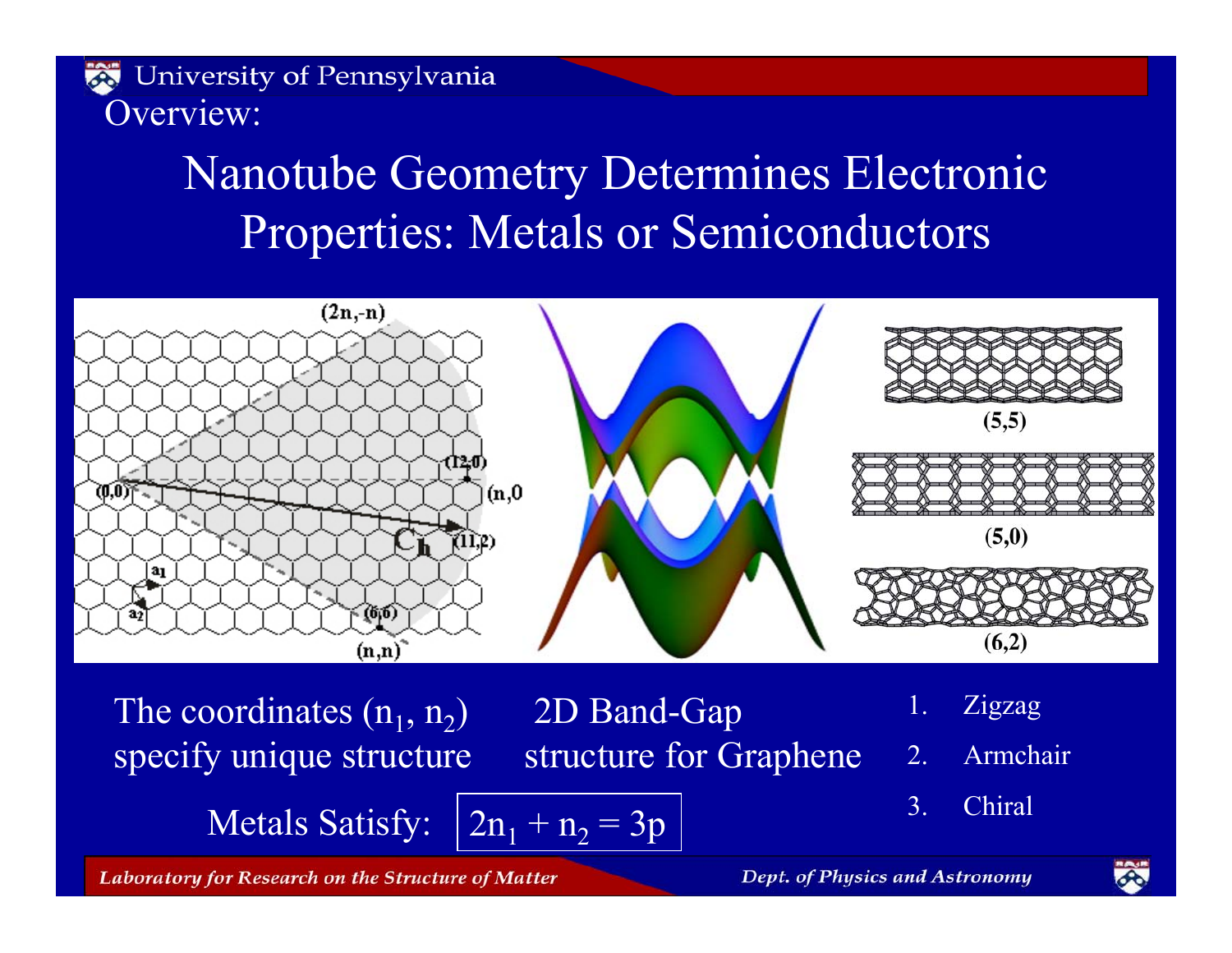Overview:

# Triiodothyranine (T3): Thyroid Hormone



- T3 Essential to early development
- •Iodine atoms biochemically active
- •Plays a role (possibly electrical in nature) in DNA translation

Carbon Nanotubes as 1D electrical models for DNA?

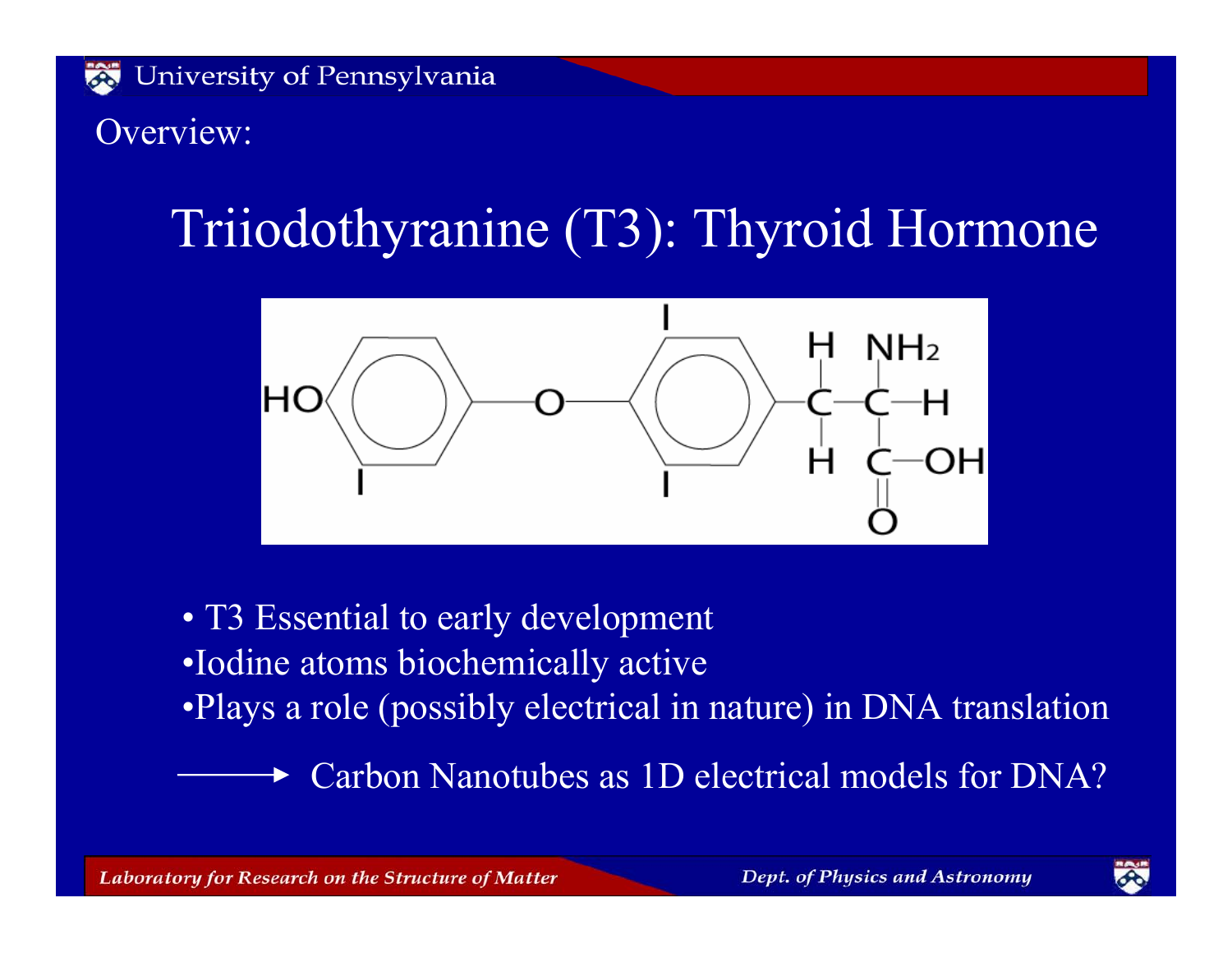#### Carbon Nanotube Field Effect Transistor (NT-FET) Based Biosensor





#### Typical CN-FET Geometry Scanning Conductance AFM Image

Laboratory for Research on the Structure of Matter

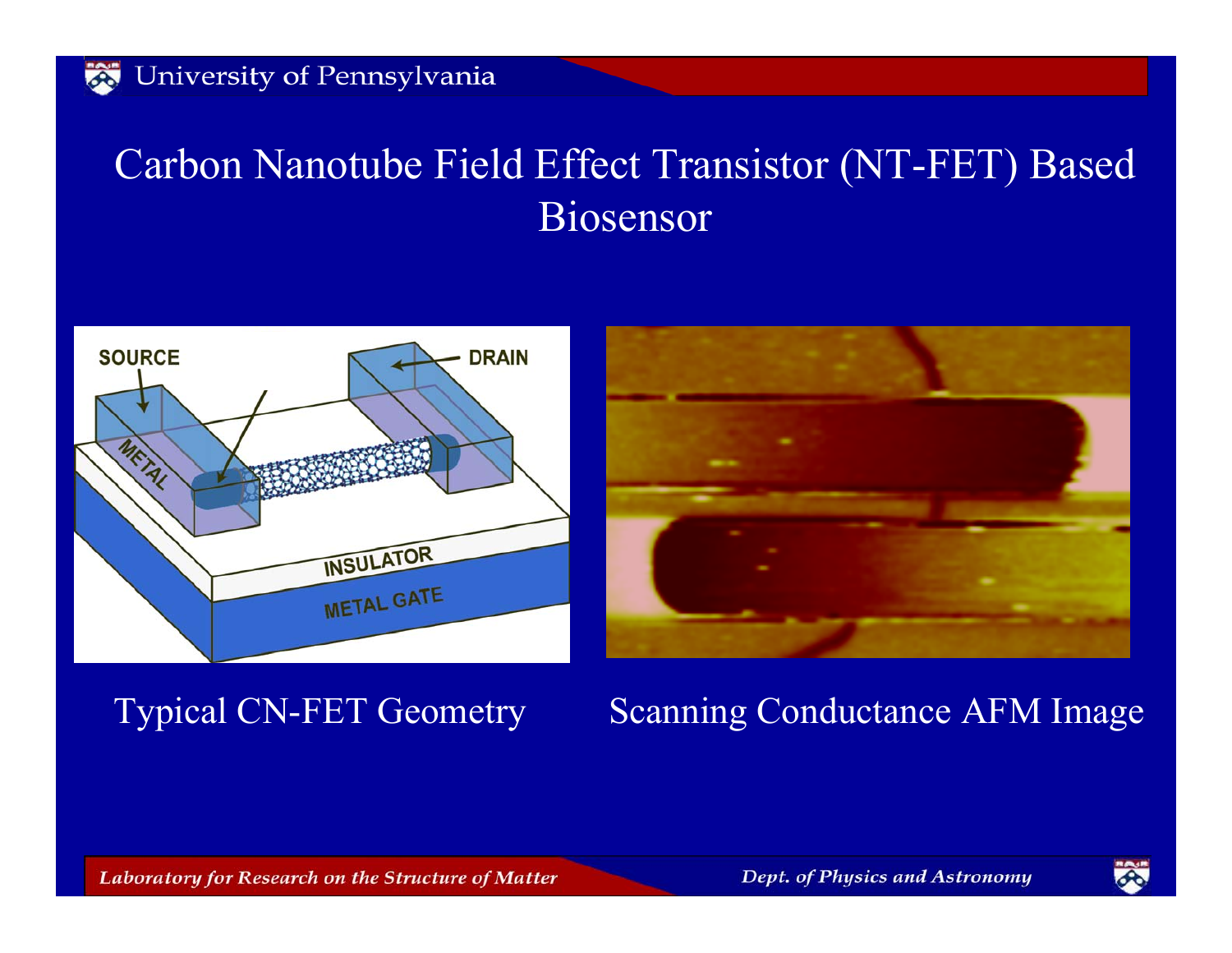## **Introduction of Biomolecules to NT-FETs**

Experimental apparatus allows for precise application of target molecule in solution







#### Dept. of Physics and Astronomy



Laboratory for Research on the Structure of Matter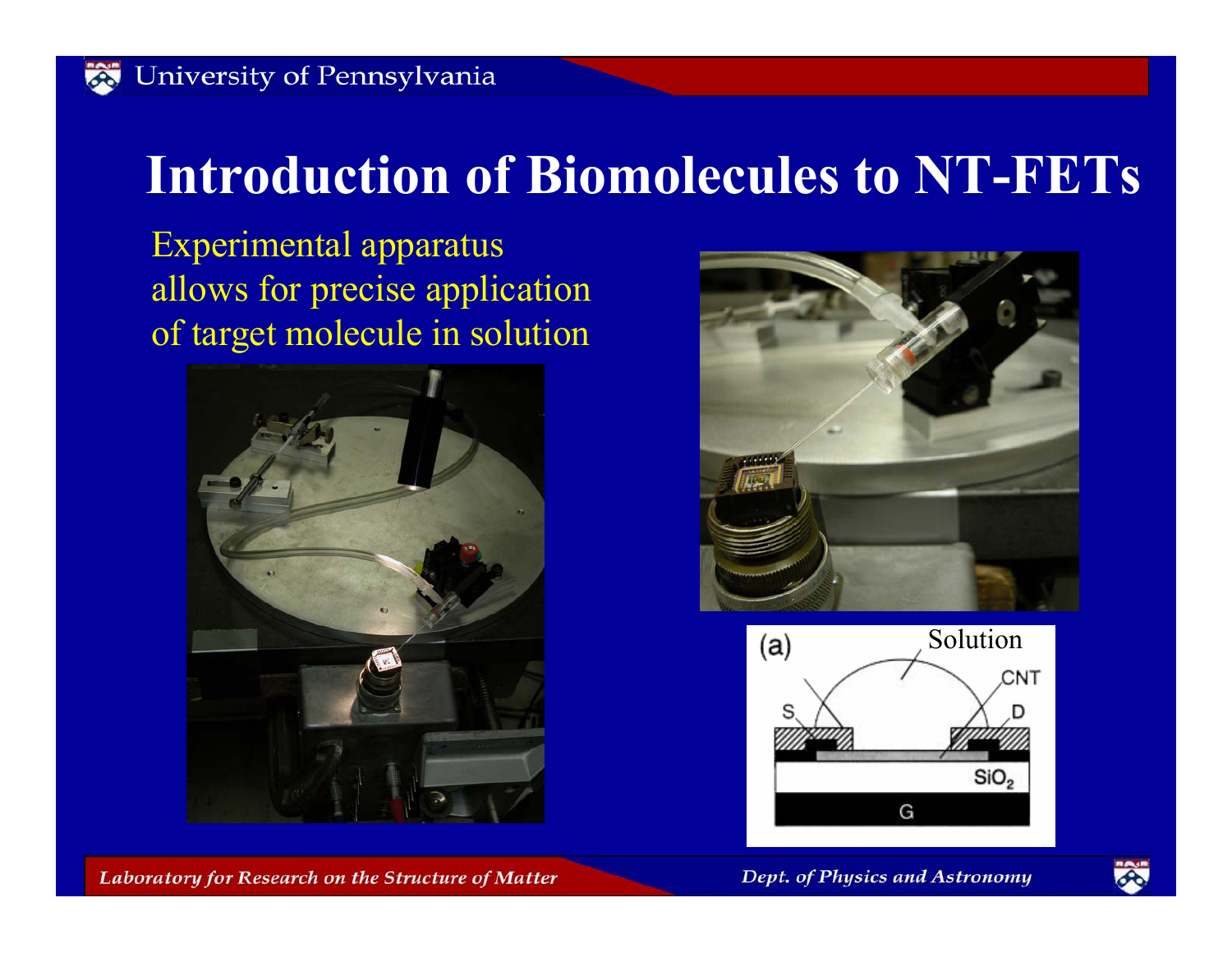#### Solvent Control Experiments: NaOH



•No clear correlation between drops and features on plot! •We can expect little or no signal due to NaOH solution. •Other solvents, NaOH/Ethanol and DMF, also useful.

Laboratory for Research on the Structure of Matter

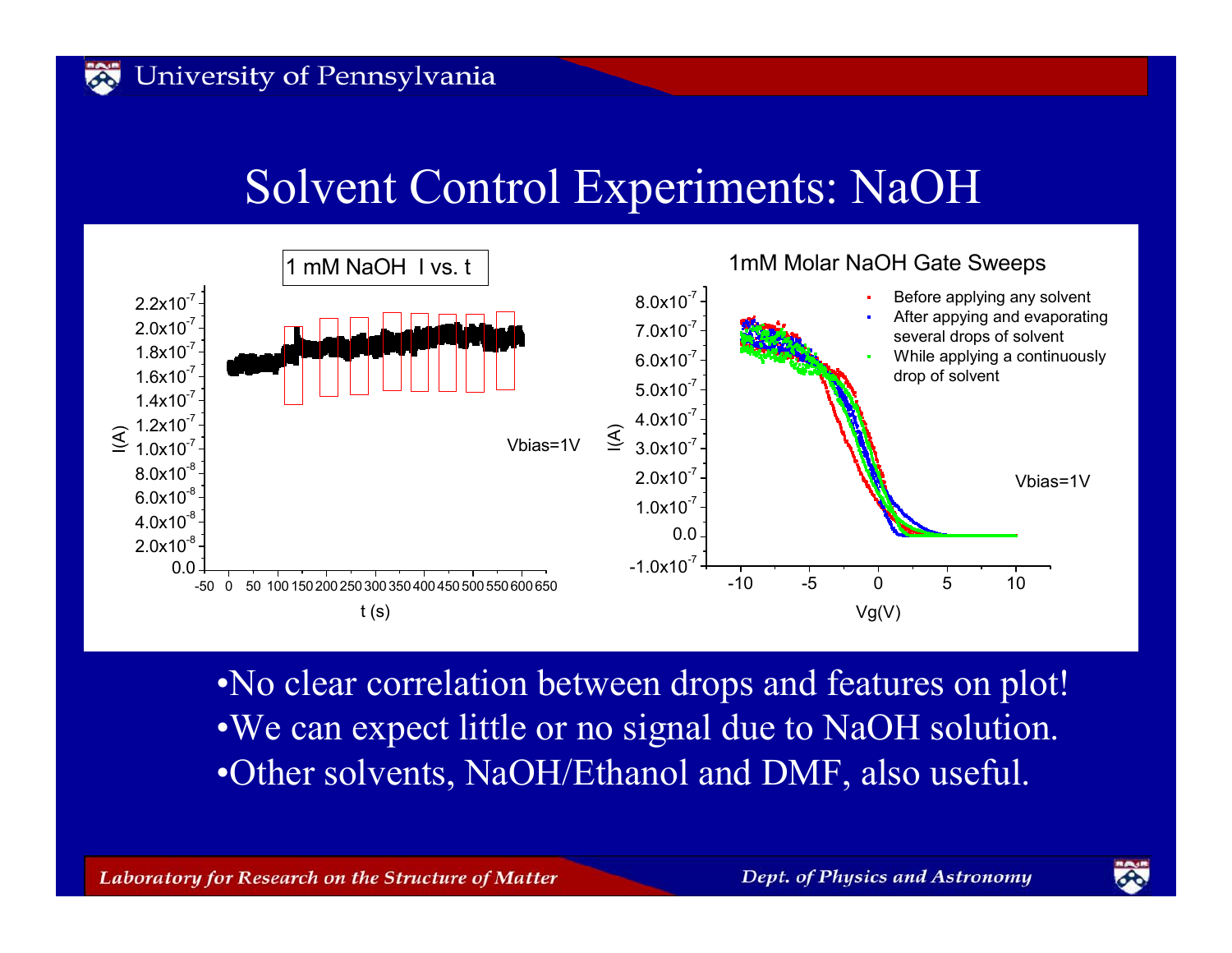#### Results with T3 - Device #1



1) Partially reversible shift in gate hysteresis. or, 2) Suppression and recovery of gate response

Laboratory for Research on the Structure of Matter

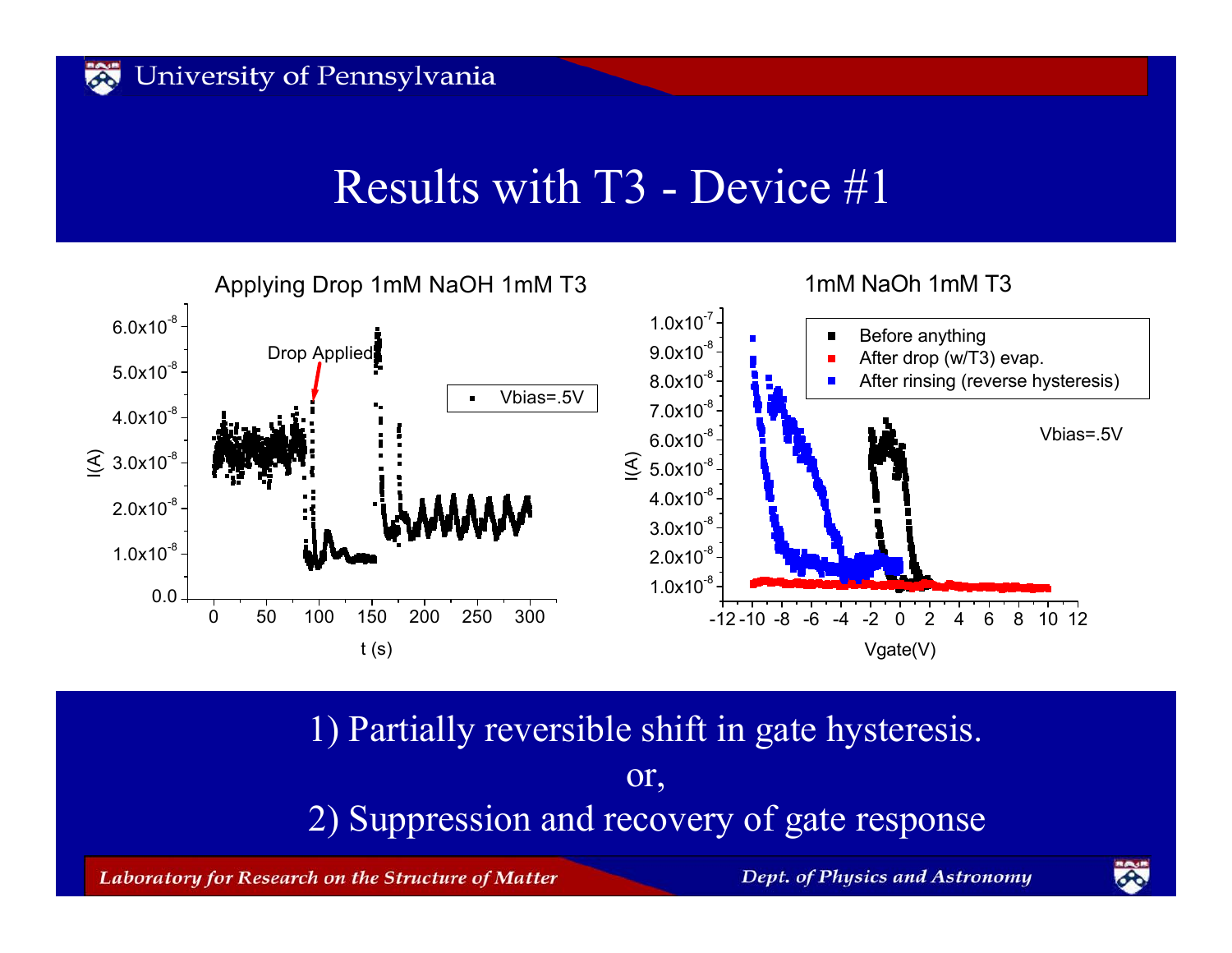### Results with T3 cont.

#### Device #2

#### Device #3



•Supports 1) Shift Theory

#### •Supports 2) Suppression Theory

Laboratory for Research on the Structure of Matter

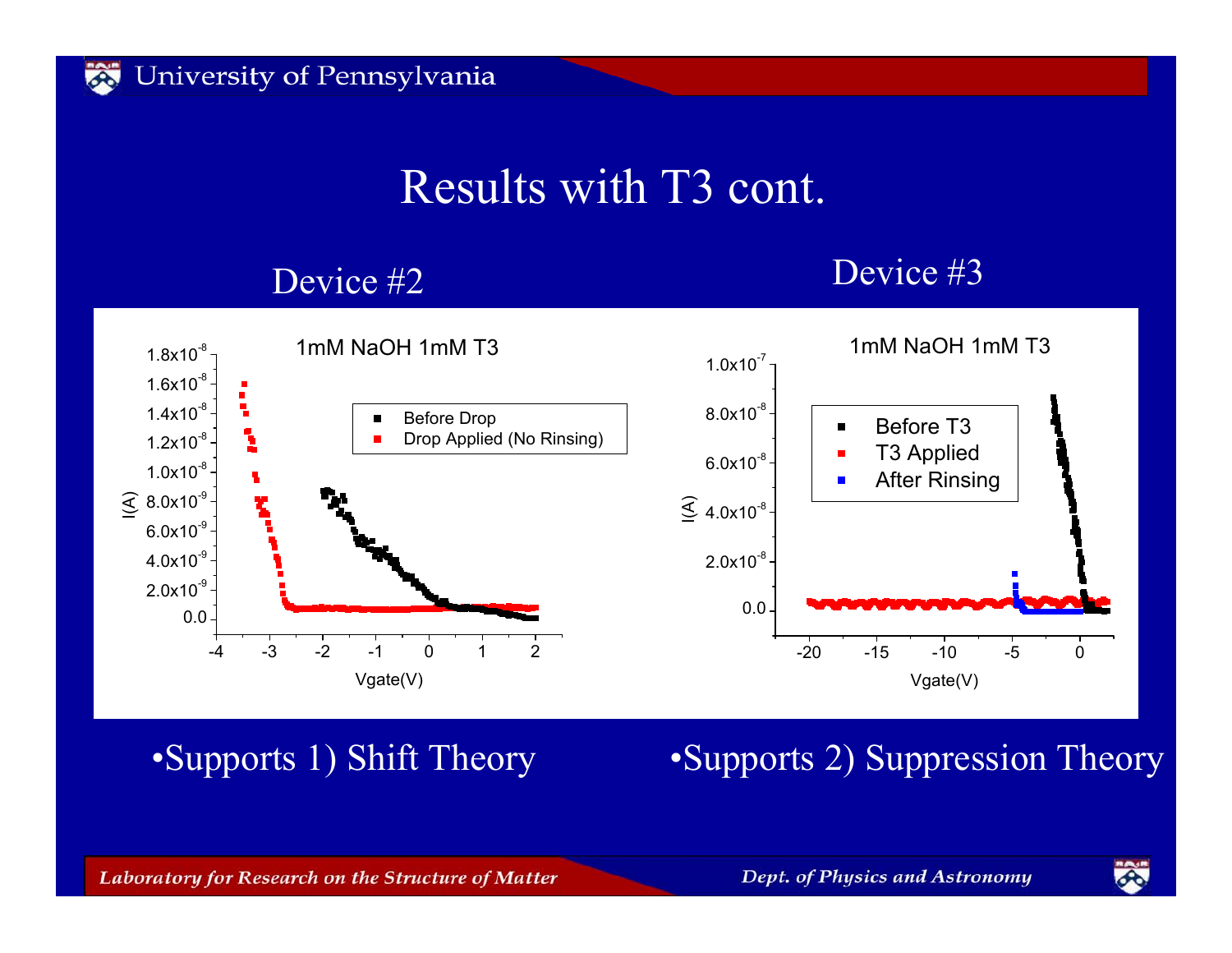## Future Directions

- •Search for the transistor on-state onset at values of  $\rm V_{Gate}$  < -30 V.
- •Measure gate shift as a function of T3 molarity.
- •Tests other solvents.
- •Incorporate T3 receptor molecule.

## **Conclusions**

•Biosensor technology has been developed for detection of T3. •T3 shares an electrostatic interaction with single-walled carbon nanotubes.

•Possible extension to T3 phyisiology and interaction with DNA.